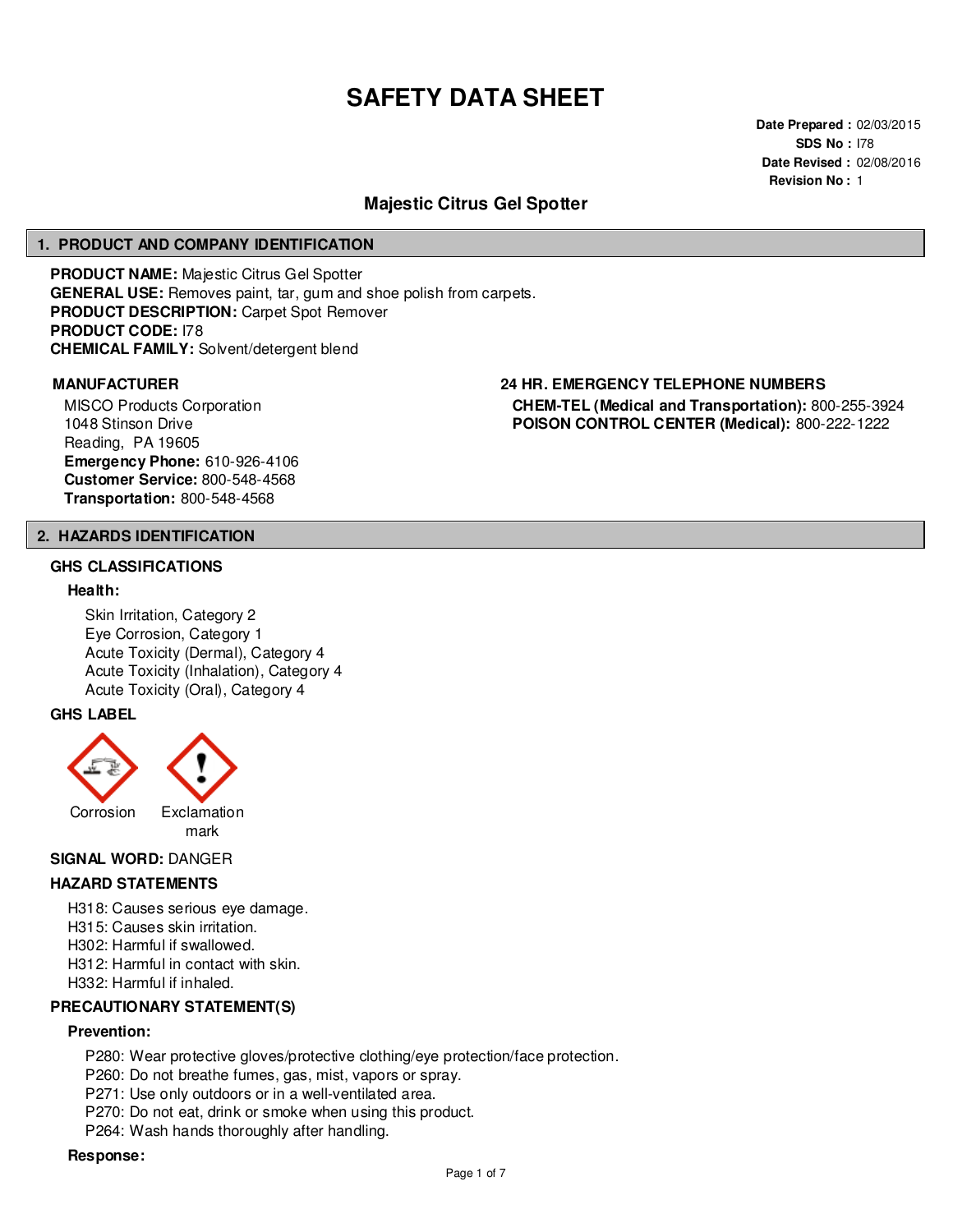P305+P351+P338: IF IN EYES: Rinse cautiously with water for several minutes. Remove contact lenses, if present and easy to do. Continue rinsing.

P310: Immediately call a POISON CENTER or doctor/physician.

P302+P352: IF ON SKIN: Wash with plenty of soap and water

P332+P313: If skin irritation occurs: Get medical advice/attention.

P362: Take off contaminated clothing.

P304+P340: IF INHALED: Remove person to fresh air and keep comfortable for breathing.

P312: Call a POISON CENTER or doctor/physician if you feel unwell.

P301+P312: IF SWALLOWED: Call a POISON CENTER or doctor/physician if you feel unwell.

#### **Storage:**

P405: Store locked up.

**Disposal:**

P501: Dispose of contents/container according to all local, state and Federal regulations.

# **EMERGENCY OVERVIEW**

**PHYSICAL APPEARANCE:** Amber liquid

**IMMEDIATE CONCERNS:** Causes irreversible eye damage and skin burns.

# **POTENTIAL HEALTH EFFECTS**

**EYES:** Extremely irritating to the eyes and may cause severe damage including blindness.

**SKIN:** Contact may cause moderate to severe irritation.

**SKIN ABSORPTION:** Harmful if absorbed through skin.

**INGESTION:** Harmful if swallowed.

**INHALATION:** Mist is irritating to nose, throat and lungs.

# **REPRODUCTIVE TOXICITY**

**REPRODUCTIVE EFFECTS:** No known significant effects or critical hazards.

**TERATOGENIC EFFECTS:** No known significant effects or critical hazards.

**CARCINOGENICITY:** No known significant effects or critical hazards.

**MUTAGENICITY:** No known significant effects or critical hazards.

**ROUTES OF ENTRY:** Eye, skin, ingestion, Inhalation.

**CANCER STATEMENT:** None

**SENSITIZATION:** No known significant effects or critical hazards.

**WARNING CAUTION LABELS:** Corrosive

**PHYSICAL HAZARDS:** None Expected.

# **3. COMPOSITION / INFORMATION ON INGREDIENTS**

| <b>Chemical Name</b>      | $Wt.\%$     | <b>CAS</b>         |
|---------------------------|-------------|--------------------|
| Methyl Ether, soybean oil |             | 35 - 40 67784-80-9 |
| Benzyl Alcohol            | $ 45 - 50 $ | $100 - 51 - 6$     |
| Nonylphenol Ethoxylate    | $5 - 10$    | 9016-45-9          |
| d-Limonene                | $0 - 5$     | 5989-27-5          |

# **4. FIRST AID MEASURES**

**EYES:** Immediately flush eyes with water for at least 15 minutes, while holding eyelids open. Remove contact lenses, if present, after the first 5 minutes, then continue rinsing eye. Seek medical attention immediately.

**SKIN:** Remove contaminated clothing. Immediately flush with water followed by washing with mild soap. Seek medical attention.

**INGESTION:** Get immediate medical attention. Do not induce vomiting unless instructed to do so by poison center or physician.

**INHALATION:** Remove victim to fresh air and monitor. Seek medical advise if irritation persists.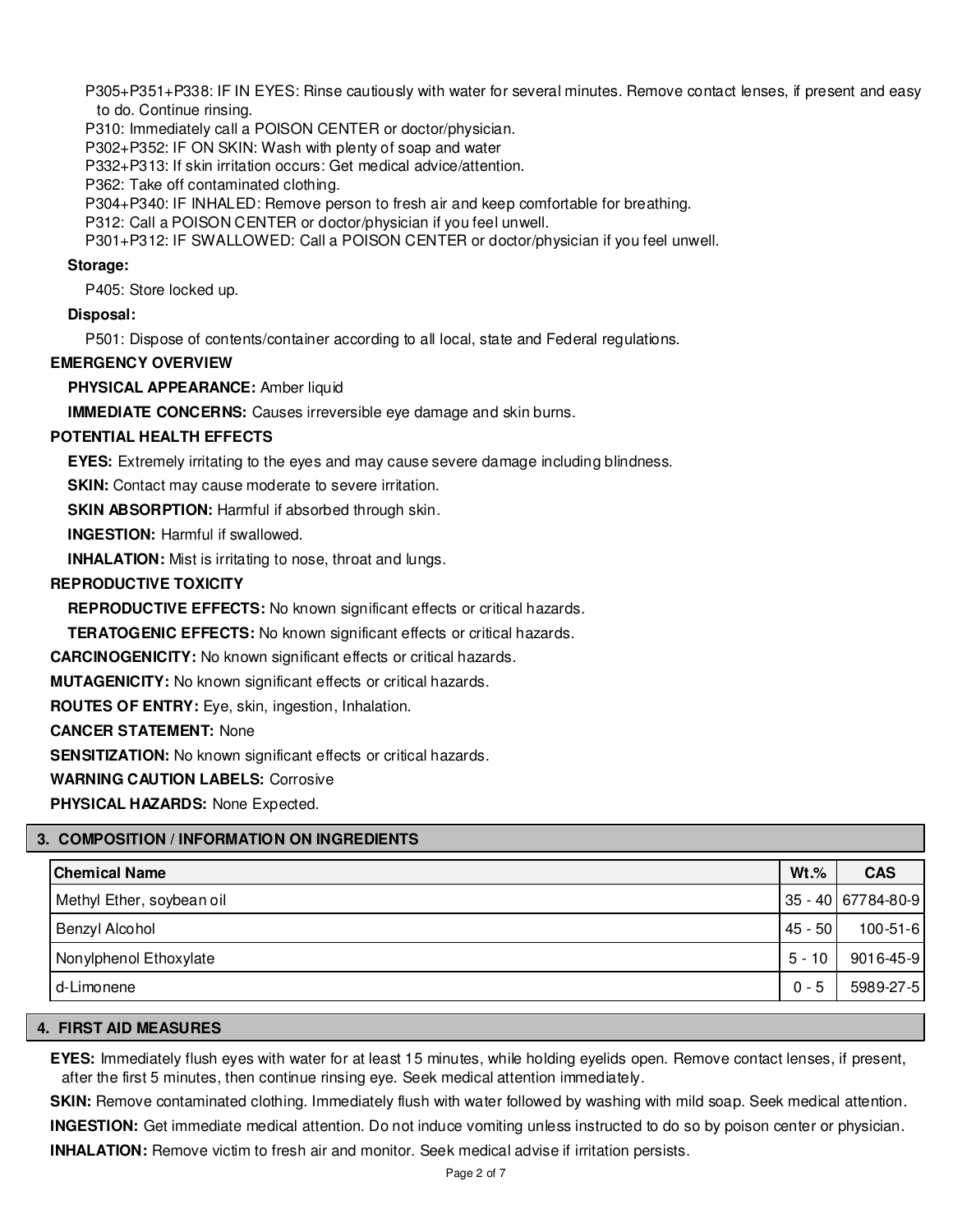# **SIGNS AND SYMPTOMS OF OVEREXPOSURE**

**EYES:** Severe burning sensation, damage marked by burns.

**SKIN:** Burning sensation, redness.

**INGESTION:** Irritation of mouth, throat, along with stomach upset, vomiting.

**INHALATION:** Headache, dizziness, nausea.

**ACUTE TOXICITY:** Corrosive to eyes. Causes moderate to severe skin irritation.

# **5. FIRE FIGHTING MEASURES**

**FLAMMABLE CLASS:** IIIB (>200F)

**GENERAL HAZARD:** Combustible Liquid

**EXTINGUISHING MEDIA:** Treat as Oil Fire. CO2, Dry Chemical, Foam.

**HAZARDOUS COMBUSTION PRODUCTS:** Carbon monoxide from combustion

**OTHER CONSIDERATIONS:** Rags soaked with any solvent present a fire hazard and should always be stored in UL listed or Factory Mutual approved, covered Containers. Improperly stored rags can create conditions that lead to oxidation. Oxidation, under certain conditions can lead to spontaneous combustion. This product contains antioxidants to retard oxidation.

**EXPLOSION HAZARDS:** Fire exposed containers may burst due to increased pressure from heat.

**FIRE FIGHTING PROCEDURES:** Keep fire exposed containers cool with water stream or mist.

**FIRE FIGHTING EQUIPMENT:** Fire-fighters should wear appropriate protective equipment ans self-contained breathing apparatus (SCBA) with full face-piece operated in positive pressure mode.

# **HAZARDOUS DECOMPOSITION PRODUCTS:** Not Established

# **6. ACCIDENTAL RELEASE MEASURES**

**SMALL SPILL:** Avoid runoff into storm sewers and ditches which lead to waterways.

**LARGE SPILL:** Avoid walking in material. Prevent product from entering into stream, soil, storm sewer or other bodies of water.

# **ENVIRONMENTAL PRECAUTIONS**

**WATER SPILL:** Avoid discharges into open waterways.

**LAND SPILL:** Avoid discharge to soil.

**AIR SPILL:** NA = Not Applicable

**GENERAL PROCEDURES:** Isolate spill or leak area immediately. Keep unauthorized personnel away. Do not touch or walk through spilled material. Prevent entry into waterways, sewers, or confined areas. Absorb with dry earth, sand or other noncombustible material and transfer to containers.

**SPECIAL PROTECTIVE EQUIPMENT:** Eye protection, rubber gloves, rubber boots to protect feet.

# **7. HANDLING AND STORAGE**

**GENERAL PROCEDURES:** Close container after use.

**HANDLING:** Avoid contact with skin and eyes. Wash hands before eating, drinking, smoking or using toilet facilities.

**STORAGE:** Store only in original container. Do not reuse empty container. If a leaky container must be contained within another, mark the outer container to identify the contents. Store product away from food and water sources. Keep this product under locked storage sufficient to make it inaccessible to children or persons unfamiliar with its proper use.

**STORAGE TEMPERATURE:** Store at ambient temperatures.

**STORAGE PRESSURE:** Store at ambient atmospheric pressure.

# **8. EXPOSURE CONTROLS / PERSONAL PROTECTION**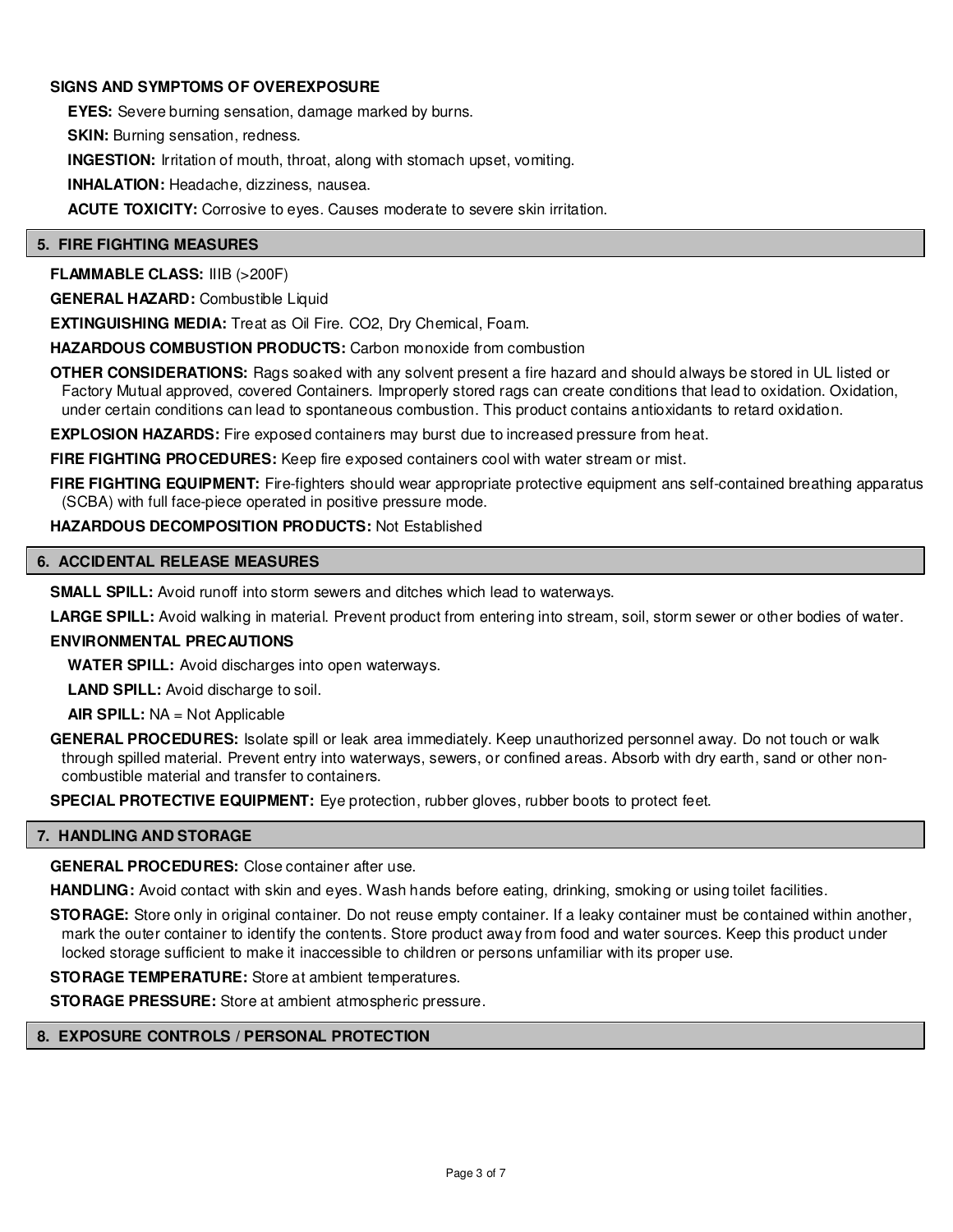# **EXPOSURE GUIDELINES**

| OSHA HAZARDOUS COMPONENTS (29 CFR1910.1200)                                                       |            |                        |                   |                  |                   |                     |                   |
|---------------------------------------------------------------------------------------------------|------------|------------------------|-------------------|------------------|-------------------|---------------------|-------------------|
|                                                                                                   |            | <b>EXPOSURE LIMITS</b> |                   |                  |                   |                     |                   |
|                                                                                                   |            | <b>OSHA PEL</b>        |                   | <b>ACGIH TLV</b> |                   | <b>Supplier OEL</b> |                   |
| <b>Chemical Name</b>                                                                              |            | ppm                    | mg/m <sup>3</sup> | ppm              | mg/m <sup>3</sup> | ppm                 | mg/m <sup>3</sup> |
| Benzyl Alcohol                                                                                    | <b>TWA</b> |                        |                   |                  |                   | 10<br>ppm [1]       | $[1]$             |
| d-Limonene                                                                                        | <b>TWA</b> | $[2]$                  | $[2]$             | $[2]$            | $[2]$             | 30                  |                   |
| <b>Footnotes:</b><br>1. USA. Workplace Environmental Exposure levels (WEEL)<br>2. Not Established |            |                        |                   |                  |                   |                     |                   |

**ENGINEERING CONTROLS:** No special requirements.

# **PERSONAL PROTECTIVE EQUIPMENT**

**EYES AND FACE:** Chemical splash googles and full face-shield.

**SKIN:** Rubber or other chemical resistant gloves.

**RESPIRATORY:** A respirator is not needed under normal and intended conditions of product use.

**PROTECTIVE CLOTHING:** Chemical resistant outerwear (tyvek) if contact with spray or mist is anticipated.

**WORK HYGIENIC PRACTICES:** Wash with soap and water after handling. Do not eat, drink or smoke while using product.

# **9. PHYSICAL AND CHEMICAL PROPERTIES**

**PHYSICAL STATE:** Liquid **ODOR:** Citrus **ODOR THRESHOLD:** Not Established **COLOR:** Light brown **pH:** NA = Not Applicable **PERCENT VOLATILE:** <10 **FLASH POINT AND METHOD:** ~ 94°C (201°F) Penske-Martin Closed Cup (PMCC) **FLAMMABLE LIMITS:** Not Established to Not Established **AUTOIGNITION TEMPERATURE:** Not Established **VAPOR PRESSURE:** < 0.04 mm Hg at (68°F) **VAPOR DENSITY:** > 1 Air = 1 **BOILING POINT:** > (600°F) **FREEZING POINT:** Not Established **THERMAL DECOMPOSITION:** Not Available **SOLUBILITY IN WATER:** Dispersable **EVAPORATION RATE:** (Water =1) <1.0 **DENSITY:** 8.065 at 20°C (68°F) **SPECIFIC GRAVITY:** 0.967 grams/ml. at 20°C (68°F) **VISCOSITY:** Viscous **(VOC):** ≤ 4.000 % by weight **10. STABILITY AND REACTIVITY**

**REACTIVITY:** Stable **HAZARDOUS POLYMERIZATION: Will not occur.**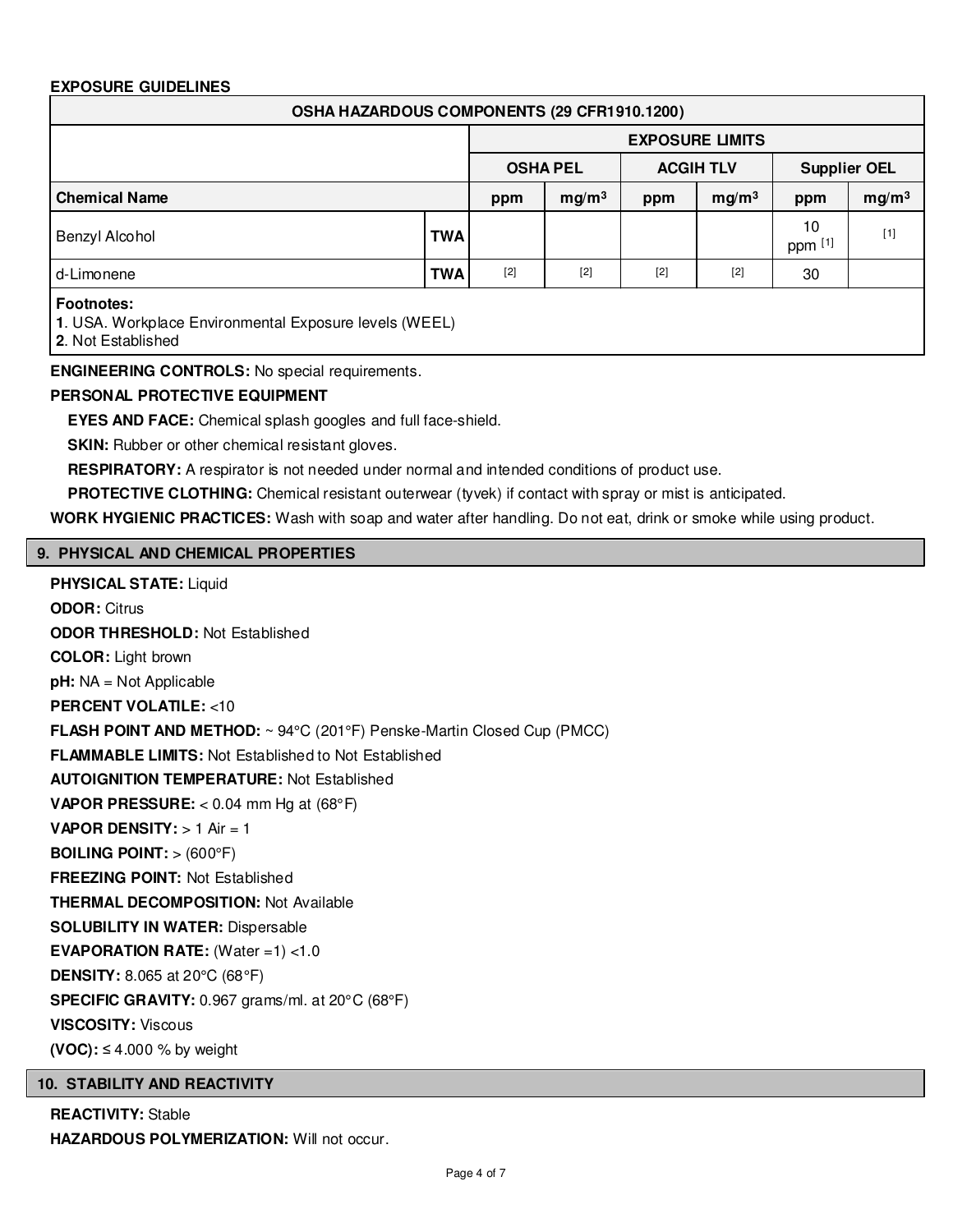# **CONDITIONS TO AVOID:** Heat, flames and sparks.

**HAZARDOUS DECOMPOSITION PRODUCTS:** Under normal conditions of storage and use, hazardous decomposition products should not be produced.

**INCOMPATIBLE MATERIALS:** Not Established

# **11. TOXICOLOGICAL INFORMATION**

# **ACUTE**

| <b>Chemical Name</b>   | ORAL LD <sub>50</sub><br>(rat) | <b>DERMAL LD<sub>50</sub></b><br>(rabbit) | <b>INHALATION</b><br>$LC_{50}$ (rat) |
|------------------------|--------------------------------|-------------------------------------------|--------------------------------------|
| Benzyl Alcohol         | 1230                           | 2000                                      | 1000                                 |
| Nonylphenol Ethoxylate | 16000 mg/kg<br>(rat)           | 4490 mg/kg<br>(rabbit)                    |                                      |
| d-Limonene             | 4400 mg/kg<br>(rat)            | 5000 mg/kg<br>(rabbit)                    |                                      |

**EYES:** Not Established

**DERMAL LD50:** Not Established

**SKIN ABSORPTION:** Not Established

**ORAL LD50:** Not Established

**INHALATION LC50:** Not Established

**EYE EFFECTS:** Severe eye irritant.

**SKIN EFFECTS:** Moderate to severe skin irritant.

# **CARCINOGENICITY**

| <b>Chemical Name</b> | <b>NTP</b><br><b>Status</b> | <b>IARC Status</b>                                                          | <b>OSHA</b><br><b>Status</b> |
|----------------------|-----------------------------|-----------------------------------------------------------------------------|------------------------------|
| d-Limonene           | No listed<br>substance      | Group 3 - Not<br>classifiable as<br>to its<br>carcino genicity<br>to Humans | No listed<br>substance       |

# **IARC:**

The International Agency for Research on Cancer (IARC) has concluded that there is inadequate evidence for carcinogenicity of d-Limonene in humans, but limited evidence in experimental animals (Group 3 - not classifiable as to its carcinogenicity to humans).

# **IRRITATION:** Irritant

**SENSITIZATION:** No known significant effects or critical hazards.

**NEUROTOXICITY:** No known significant effects or critical hazards.

**GENETIC EFFECTS:** No known significant effects or critical hazards.

**REPRODUCTIVE EFFECTS:** No known significant effects or critical hazards.

**TARGET ORGANS:** No known significant effects or critical hazards.

**MUTAGENICITY:** No known significant effects or critical hazards.

# **12. ECOLOGICAL INFORMATION**

# **ENVIRONMENTAL DATA:** Not Established

**ECOTOXICOLOGICAL INFORMATION:** This material may be toxic to aquatic life.

**AQUATIC TOXICITY (ACUTE):** Not Established

**CHEMICAL FATE INFORMATION:** Not Established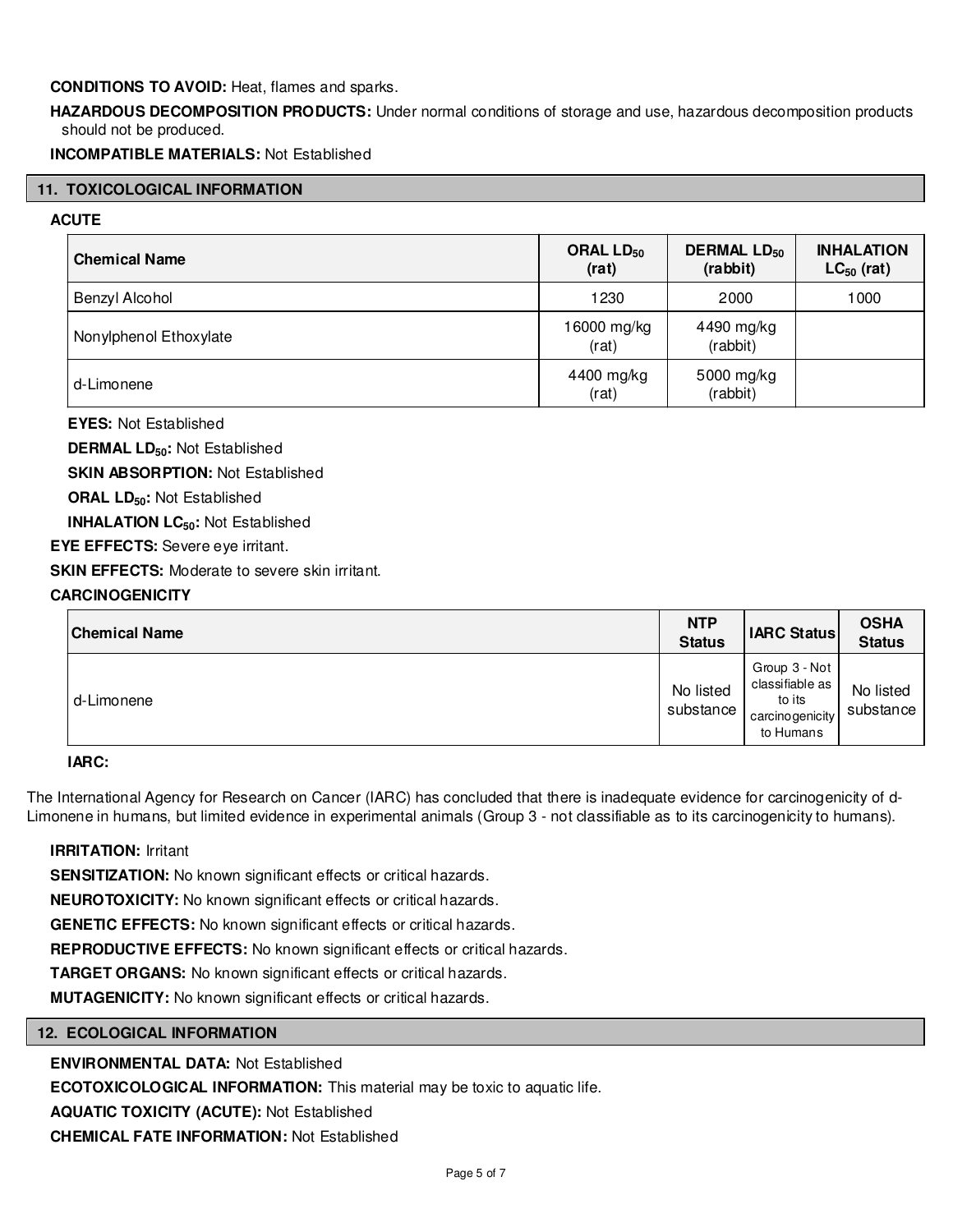# **13. DISPOSAL CONSIDERATIONS**

**DISPOSAL METHOD:** Any method in accordance with local, state and federal laws. Best method is to recycle or reuse for intended purpose. If discarded, this material and its containers should be treated as hazardous waste based on the characteristics of ignitibility as defined under federal RCRA regulations (40 CFR 261). Consult local authorities for disposal into public sewer.

**FOR LARGE SPILLS:** Consult with local and state authorities for large volume disposal.

**PRODUCT DISPOSAL:** Any method in accordance with local, state, and federal laws. Best method is to recycle or reuse for intended purpose.

**EMPTY CONTAINER:** Offer container for recycling, or dispose of in trash.

# **RCRA/EPA WASTE INFORMATION:** Not Established

#### **14. TRANSPORT INFORMATION**

# **DOT (DEPARTMENT OF TRANSPORTATION)**

**PROPER SHIPPING NAME:** Cleaning Compound, not regulated (for US domestic shipment only)

**PLACARDS:** No special requirements.

**LABEL:** No special requirements.

#### **AIR (ICAO/IATA)**

**SHIPPING NAME:** Contact manufacturer for more information.

# **VESSEL (IMO/IMDG)**

**SHIPPING NAME:** Contact manufacturer for more information.

# **15. REGULATORY INFORMATION**

#### **UNITED STATES**

# **DOT LABEL SYMBOL AND HAZARD CLASSIFICATION**

# **SARA TITLE III (SUPERFUND AMENDMENTS AND REAUTHORIZATION ACT)**

**311/312 HAZARD CATEGORIES:** Health - Acute

**FIRE:** No **PRESSURE GENERATING:** No **REACTIVITY:** No **ACUTE:** Yes **CHRONIC:** No

**313 REPORTABLE INGREDIENTS:** No listed substance

#### **302/304 EMERGENCY PLANNING**

**EMERGENCY PLAN:** No listed substance

# **CERCLA (COMPREHENSIVE RESPONSE, COMPENSATION, AND LIABILITY ACT)**

**CERCLA REGULATORY:** Not Established

# **TSCA (TOXIC SUBSTANCE CONTROL ACT)**

**TSCA REGULATORY:** All ingredients are listed on the TSCA Chemical Inventory.

# **STATES WITH SPECIAL REQUIREMENTS**

| <b>Chemical Name</b>   | <b>Requirements</b>                                                                                                 |
|------------------------|---------------------------------------------------------------------------------------------------------------------|
| Benzyl Alcohol         | Massachusetts Right to Know Substance<br>Pennsylvania Right to Know Substance<br>New Jersey Right To Know Substance |
| Nonylphenol Ethoxylate | Massachusetts Right to Know Substance<br>New Jersey Right To Know Substance<br>Pennsylvania Right to Know Substance |
| d-Limonene             | Pennsylvania Right to Know Substance<br>New Jersey Right To Know Substance                                          |

**CALIFORNIA PROPOSITION 65:** No listed substance